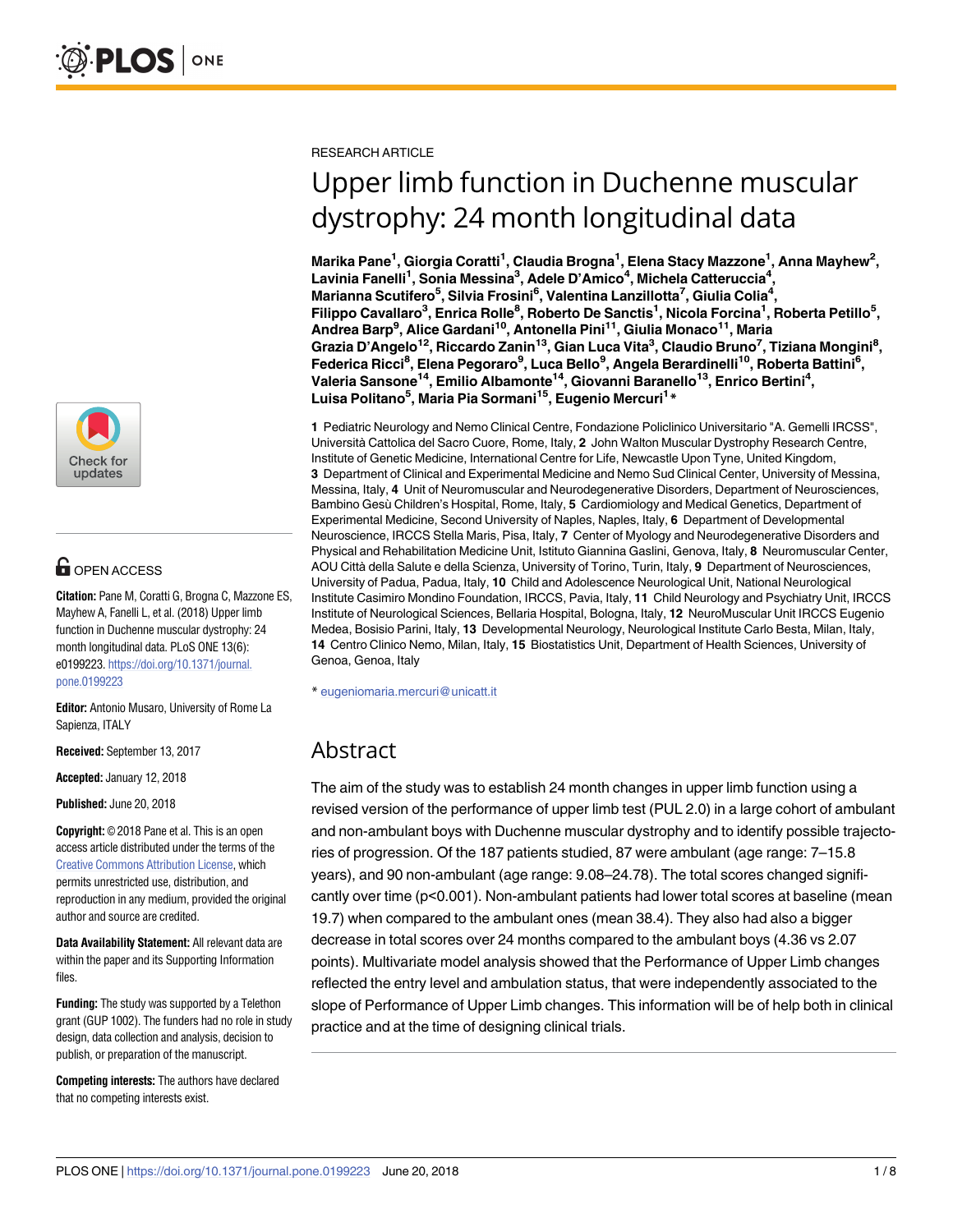# <span id="page-1-0"></span>**Introduction**

In 2012 an international group of clinicians, physical therapists, patients, advocacy groups and industries worked together to develop the Performance of the Upper Limb (PUL), a functional scale specifically designed for assessing upper limb function in Duchenne muscular dystrophy (DMD)  $[1-3]$  $[1-3]$ . The PUL was designed with the aim of reflecting the proximal to distal progression of muscle weakness typically observed in DMD. It includes three domains (shoulder, mid- and distal), each including items exploring activities easily related to activities of daily living that both patients and clinicians identified as relevant. The scale was originally designed using Rasch analysis, a psychometric method that aimed to improve validity and reliability of the scale. [\[3](#page-7-0)]

The scale, in its version labelled 1.2, has been used for over three years and has proved to be reliable, reproducible and suitable for international multicentric settings [\[4](#page-7-0)]. It has also been found to be related to 6MWT in ambulant patients [\[5\]](#page-7-0). In non-ambulant DMD boys has also been found to be sensitive to changes depending on the steroid regime[[6](#page-7-0)]. Since the original version of the PUL was published $[4]$  $[4]$ , following the acquisition of longitudinal data in a larger cohort, further clinical testing and Rasch analysis have suggested to modify the scale by deleting redundant items and simplifying the number of scoring, options for most items to 0, 1 or 2; shoulder level items, hands to mouth, tearing paper, trace path, push on light, supination, pick up coins, number diagram and pinch grip to 0 and 1. This aimed to improve the hierarchical response options of individual items within the context of all items. Other items, such as some shoulder items, moving and stacking light cans and moving heavy cans, key and three finger pinch items were deleted while one item—moving heavy can diagonally- was added. A revised scale, PUL 2.0, was therefore proposed with 22 items. The items in the two versions measure the same construct (PUL 1.2 and 2.0) but the scoring system is different as the PUL 2.0 has scoring options that vary across the scale between 0–1 to 0–2 according to performance as opposed to the PUL 1.2 that has a broader choice of scoring options (up to 0–5 in some items) but which were shown to lack clinical distinctiveness.

We report natural history data on a large cohort of DMD boys assessed with the PUL 2.0 for 24 months. The aim of the study was to establish the variability of the results over 24 months in both ambulant and non-ambulant DMD boys and to identify possible trajectories of progression.

## **Materials and methods**

The study is part of a longitudinal multicentric project aimed at establishing changes in upper limb function in DMD. Consent was obtained from both adults and parents or guardians of the minors included in the cohort, all clinical investigation were conducted according to the principles expressed in the Declaration of Helsinki. The study was approved by the Ethical Committees of all the participating centers (Catholic University of the Sacred Heart; University of Messina; Bambino Gesù Children's Hospital; Second University of Naples; IRCCS Stella Maris; Istituto Giannina Gaslini; University of Torino; University of Padua; National Neurological Institute Casimiro Mondino Foundation; IRCCS Institute of Neurological Sciences, Bellaria Hospital; IRCCS Eugenio Medea; Neurological Institute Carlo Besta; Centro Clinico Nemo Milan). As part of this, all the Italian tertiary care centers for neuromuscular disorders consecutively enrolled all the DMD patients attending their routine follow up clinics between September 2012 and February 2014. The only exclusion criteria were related to the inability to perform the test because of severe cognitive or behavioral problems.

As in a previous cross sectional study  $[4]$  there was an increase of scores in the younger DMD boys due to a combination of development, increased height and hand size, with an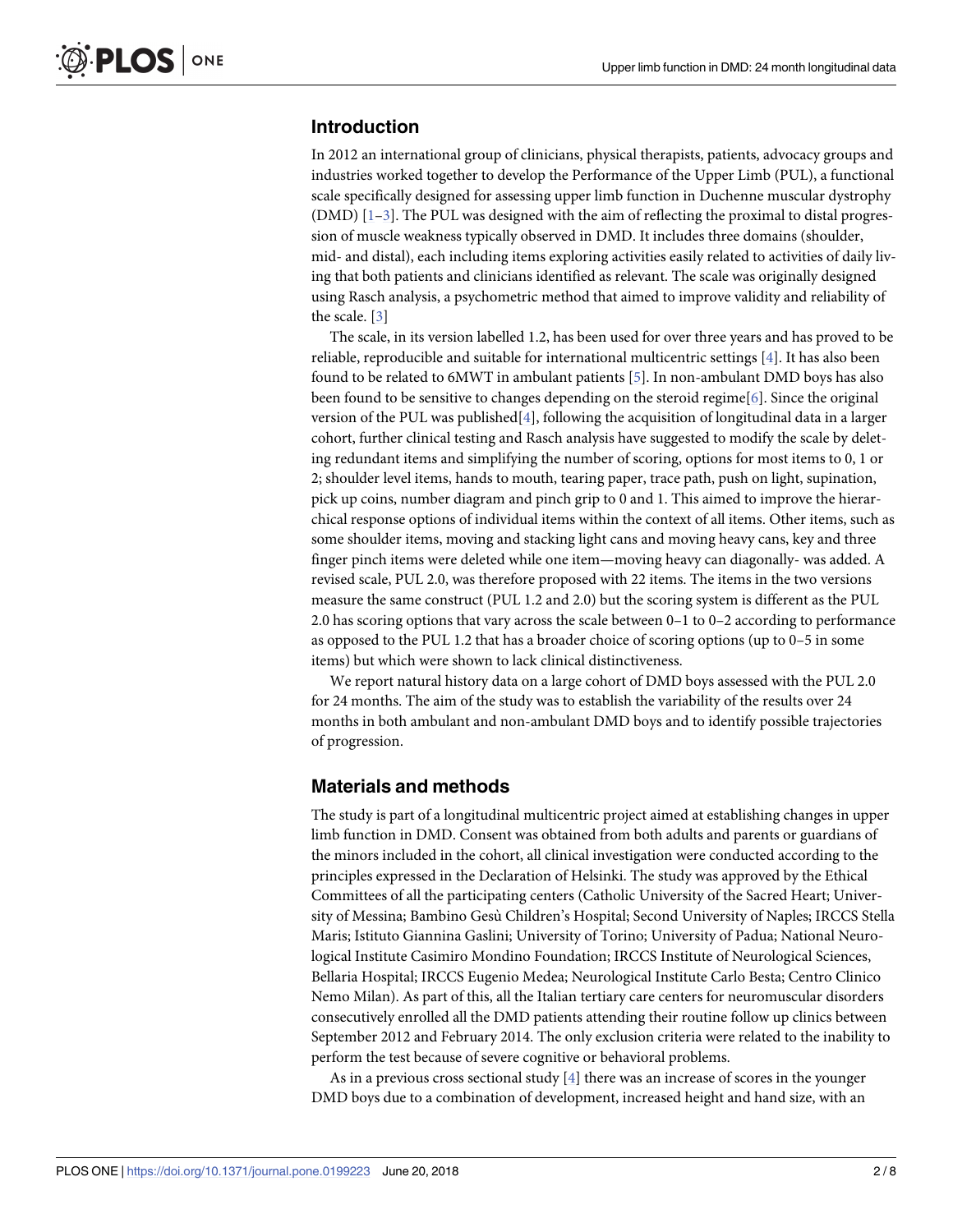<span id="page-2-0"></span>obvious slope of deterioration after the age of 7 years, we only included boys *>* 7 years. Patients who entered clinical trials were also excluded.

# **PUL 2.0**

The PUL 2.0 includes (S1 figure) an entry item to define the broad starting functional level, and 22 items subdivided into shoulder level (6 items), mid- level (9 items) and distal level (7 items) dimension[\[3](#page-7-0)]. The entry items is based on a revised version of the Brooke score and ranges from score 0 –no useful hand function—to score 6 full shoulder abduction—no weakness. For weaker patients a low score on the entry item means high level items do not need to be performed as they would not be achieved.

Each dimension (shoulder, mid-, distal) can be scored separately.

The assessments were performed on forms that allowed to score for both PUL 1.2 and 2.0 but we only report the results for the new version (PUL 2.0).

In the PUL 2.0 there is a maximum score of 12 for the shoulder level, 17 for the mid- level, and 13 for the distal level. A total score can be achieved by adding the three level scores (max global score 42). Details of the training sessions and of the reliability studies have already been reported for the original PUL version[[4](#page-7-0)]. New training sessions were performed for the new scale with similar level of agreement.

#### **Statistical analysis**

Data were analyzed in two ways. First we calculated the PUL 2.0 changes at 12 and 24 months according to the entry level in both ambulant and non-ambulant DMD boys.

The relationship of the time course of PUL over 24 months, entry level and ambulatory status was then analysed using a mixed effect linear model with a random intercept. The model aims to answer the questions whether the PUL changes significantly over 24 months and whether the change is different according to entry level, age and ambulatory status (two level interaction) or according to a combination of these factors (three levels interaction).

The same model was applied to the shoulder, mid- and distal subscores.

#### **Results**

One hundred and seventy-seven patients fulfilled the inclusion criteria, 87 were ambulant (age range: 7–15.8 years, mean: 9.54 (SD: 1.89), median: 9.33) and 90 non ambulant (age range: 9.08–24.78, mean: 16.42 (SD: 3.98), median: 16.25). One hundred and thirty-nine were on steroids and 38 (all non ambulant) were not.

#### **PUL 2.0**

The total scores at baseline ranged between 3 and 42 (mean: 28.81 SD: 12.5). The 24 month changes of the total scores ranged between -21 and +7 (mean -3.23 SD 4.8).

[Table](#page-3-0) 1 and [Fig](#page-3-0) 1 report details of the 12 and 24 month PUL scores subdividing the cohort into ambulant and non-ambulant.

#### **Changes according to entry level**

In the subgroup of ambulant patients 67 of the 87 boys (77%) had an entry item of 6. Their mean24 month changes were -1.19 in the total PUL scores, of which -0.79 at shoulder level, -0.19 at mid- and -0.20 at distal level ([Fig](#page-4-0) 2).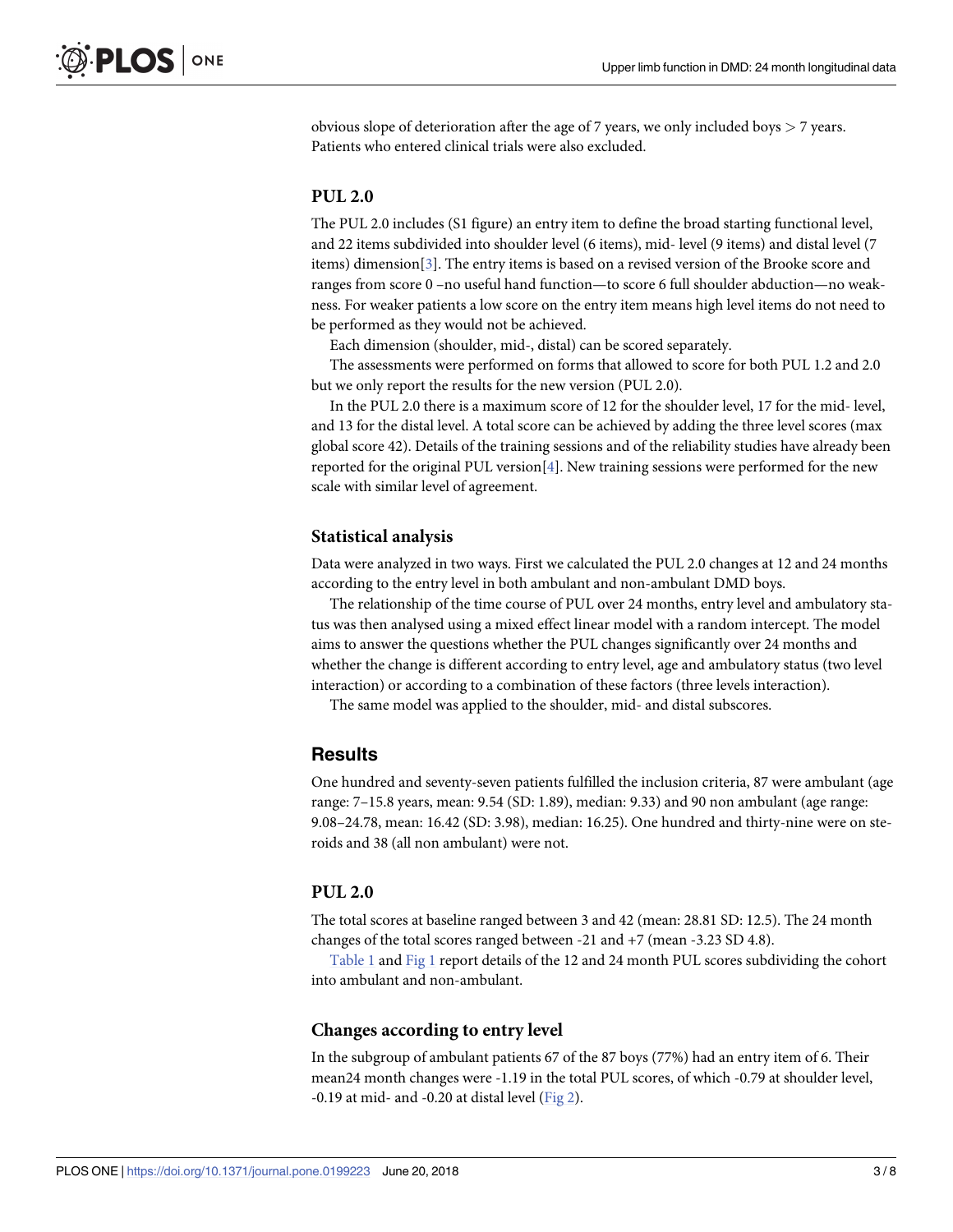<span id="page-3-0"></span>

| <b>PUL 2.0</b>         | <b>Baseline</b> |               | 12 months |              | 24 months |              |
|------------------------|-----------------|---------------|-----------|--------------|-----------|--------------|
| <b>TOTAL SCORES</b>    | Range           | Mean (SD)     | Range     | Mean (SD)    | Range     | Mean (SD)    |
| <b>AMBULANT</b>        | $24 - 42$       | 38.38 (4.15)  | $23 - 42$ | 37.93 (4.47) | $19 - 42$ | 36.31(6.36)  |
| <b>NON AMBULANT</b>    | $3 - 42$        | 19.70 (10.92) | $2 - 40$  | 17.53(10.05) | $2 - 42$  | 15.34 (8.96) |
| <b>SHOULDER SCORES</b> | Range           | Mean (SD)     | Range     | Mean (SD)    | Range     | Mean (SD)    |
| AMBULANT               | $3 - 12$        | 9.86(2.49)    | $2 - 12$  | 9.57(2.62)   | $2 - 12$  | 8.71(3.42)   |
| <b>NON AMBULANT</b>    | $0 - 12$        | 2.06(3.68)    | $0 - 12$  | 1.42(3.14)   | $0 - 12$  | 0.9(2.57)    |
| <b>MID-SCORES</b>      | Range           | Mean (SD)     | Range     | Mean (SD)    | Range     | Mean (SD)    |
| AMBULANT               | $10 - 17$       | 16.18(1.48)   | $8 - 17$  | 16.09(1.79)  | $6 - 17$  | 15.41(2.77)  |
| <b>NON AMBULANT</b>    | $0 - 17$        | 7.77(5.81)    | $0 - 17$  | 6.61(5.59)   | $0 - 17$  | 5.355(4.83)  |
| <b>DISTAL SCORES</b>   | Range           | Mean (SD)     | Range     | Mean (SD)    | Range     | Mean (SD)    |
| AMBULANT               | $9 - 13$        | 12.33(0.92)   | $10 - 13$ | 12.26(0.93)  | $10 - 13$ | 12.18(0.98)  |
| <b>NON AMBULANT</b>    | $3 - 13$        | 9.86(2.55)    | $2 - 13$  | 9.50(2.59)   | $2 - 13$  | 9.08(2.82)   |

[Table](#page-2-0) 1. Details of PUL2.0 scores in ambulant and non ambulant patients at baseline, 12 and 24 months.

<https://doi.org/10.1371/journal.pone.0199223.t001>

Twenty ambulant boys (23%) had an entry score of 4 or 5. Their mean 24 month changes were -5 points in the total PUL scores, of which -2.35 at shoulder level, -2.70 at mid- and 0.05 at distal level. None of the ambulant boys had scores lower than 4.

In the subgroup of non-ambulant patients 26 (20%) had an entry level between 6 and 4 and had the fastest decline. Their mean24 month changes were -8.30 in the total PUL scores of which -4.04 at shoulder level, -3.58 at mid- and -0.69 at distal level.





<https://doi.org/10.1371/journal.pone.0199223.g001>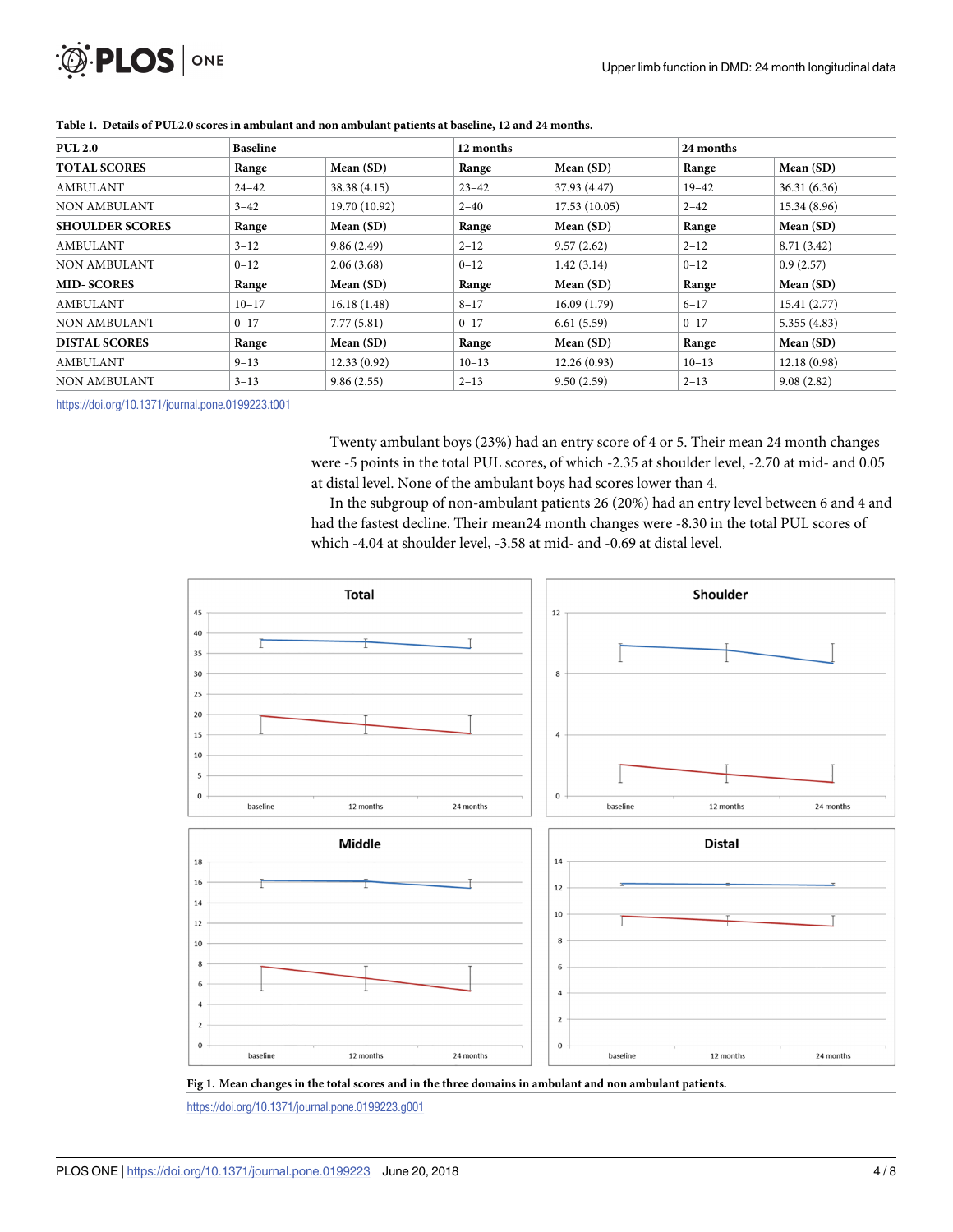<span id="page-4-0"></span>



**[Fig](#page-2-0) 2. Progression of changes according to entry level scores.**

<https://doi.org/10.1371/journal.pone.0199223.g002>

Twenty-eight (31%) had entry level scores of 3 and 2 and showed an intermediate decline. Their mean24 month changes were -4.25 in the total PUL scores, of which 0 at shoulder level, -3.32 at mid- and -0.93 at distal level.

Thirty-six patients (40%) had an entry level of 1 and 0 and showed less decline. Their mean24 month changes were -1.58 in the total PUL scores of which 0 at shoulder level, -0.86 at mid- and -0.72 at distal level. Fig 2 reports trajectories of progression based on their entry level scores.

Using the mixed effect linear model with a random intercept, entry level, age and ambulatory status were highly correlated. Ambulant children had a mean age of 9.5 years (SD =  $1.9$ ) and a mean entry level of 5.7 ( $SD = 0.5$ ); non-ambulant children had a mean age of 16.4 years  $(SD = 4.0)$  and a mean entry level of 2.7  $(SD = 1.8)$ ,  $(p < 0.001$  for both comparisons).

Overall PUL changed significantly over time (mean PUL yearly change  $-1.5$  (SE = 0.18), p*<*0.001). The PUL change was significantly associated to entry level (children with entry level lower than 6 had 1.05 point loss per year more than children with entry level  $= 6$ ,  $p = 0.003$ ), age (children with age higher than the median value of 11.6 years had 0.75 point loss per year more than children with age lower than 11.6,  $p = 0.03$  and ambulation status (non-ambulant children having 1.13 point loss per year more than ambulant children, p*<*0.001), when examining each factor separately. In a multivariate model, only entry level and ambulation status resulted independently associated to the slope of PUL change.

In a multivariate model including all the factors, age was no longer significant, while the ambulation status and the entry levels remains as independent predictors of PUL change over time. In particular, a 3 levels interaction (time by ambulation status by entry level) was significant  $(p = 0.04)$ , indicating that the difference of time trend between ambulant and non-ambulant children was dependent on entry level.

#### **Discussion**

Our 24 month longitudinal data obtained in a large cohort of DMD boys confirmed that the PUL 2.0 can detect the progression of upper limb involvement, as reported in our previous study in non-ambulant boys followed longitudinally for 12 months using the previous 1.2 version of the PUL [[6\]](#page-7-0). In the present study, using the PUL 2.0 in a wider cohort, including both ambulant and non-ambulant, the PUL scores changed significantly over 24 months. The range of changes was quite wide but the variability could be partly reduced when the cohort was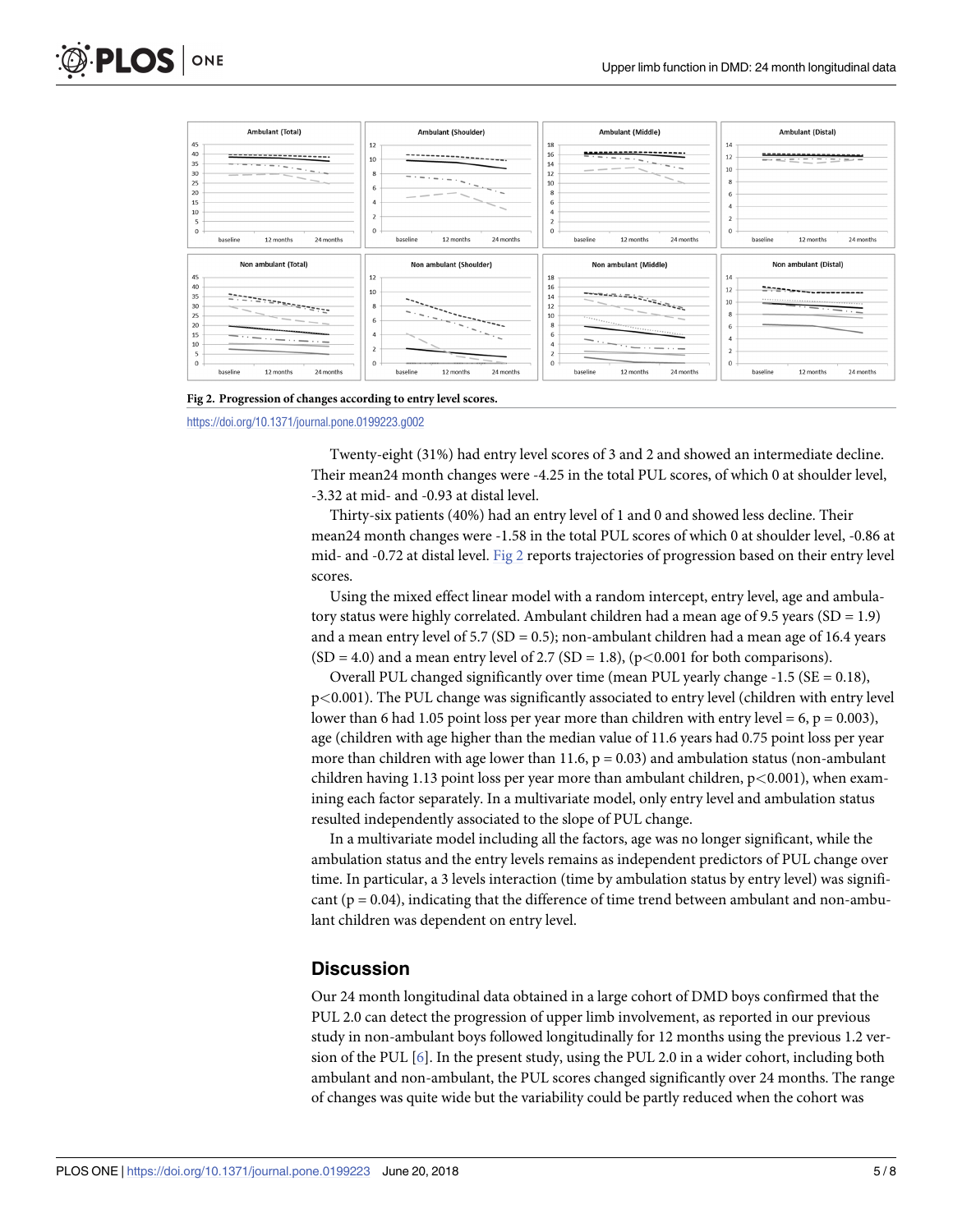subdivided into ambulant and non-ambulant subgroups. The two subgroups had different baseline scores and different patterns of changes. Ambulant patients had much higher total scores at baseline when compared to the non-ambulant ones. This largely reflected the fact that they generally had full or near full scores at shoulder and mid- level that contributed significantly to the total score. In these patients, the PUL is often used in combination with other scales such as the 6 minute walk test.  $[5]$  $[5]$  $[5]$  In contrast, in the non-ambulant subgroup, only few of them had shoulder scores above 4, with the majority having a score of 0.

At mid- and distal level range and mean values were also much lower than in the ambulant boys but a floor effect could only be consistently observed in the shoulder domain in the non ambulant patients.

As expected, over 24 months non-ambulant patients showed a bigger decrease in total scores compared to the ambulant ones (4.36 vs 2.07 points). The pattern of decrease also largely reflected the baseline scores in the different domains. In the ambulant group the highest loss was at shoulder level while in the non-ambulant groups was at elbow level as the very low shoulder scores at baseline in the non-ambulant allowed only a limited decrease.

The variability of changes related to the baseline scores prompted us to further stratify the cohort according to their entry level item at baseline. This new analysis allowed us to identify more accurate trajectories of progression in both ambulant and non-ambulant patients.

In ambulant patients, the boys who could complete the entry items, with a score of 6, were overall stable, with small 24 month changes in the shoulder domain and little or no changes at mid- and distal level. Ambulant boys with an entry score of 4 or 5 in contrast showed some changes both at shoulder and mid- level. None of the ambulant boys had scores lower than 4.

The non-ambulant boys with an entry level between 4 and 6 had some residual scores at shoulder level, that were generally lost over the 24 month observation time, with also a rapid decrease at mid- level and an overall larger decrease when compared to the other subgroups.

At the other end of the spectrum, those with entry level scores of 0 and 1 already had low total scores at baseline, and having less activities to be lost, showed small decrease over time. Patients with intermediate entry level scores (2 and 3) had generally an intermediate decrease of the total scores mainly related to loss at mid- domain.

Overall, the PUL changes therefore reflected mainly the entry level and ambulation status, as also proved by multivariate model analysis that showed that both variables resulted independently associated to the slope of PUL change.

The results of our study are not easily comparable to our previous findings $[6]$  $[6]$  $[6]$ . This is because the present study also includes ambulant patients and, more importantly, because of the different versions of the PUL used. While the items and the activities are almost identical in the two versions and aim to measure the same construct, the 2.0 version reported in this study has the advantage of a simplified scoring system which improves it measurement qualities. The new version has also been chosen to provide reference data for several forthcoming studies.

Our results suggest that the PUL2.0 can be used to follow changes of upper limb function over time. The scale appears to be more useful to detect shoulder and mid- domain changes while appears to be less sensitive in patients with function limited to the distal level. Because of the proximal to distal gradient of progression, however the changes are not linear and a wide variability can be observed in the whole cohort. The use of the entry levels as stratification criteria allows to identify more precise trajectories and to better define the expected progression over two years. This information will be valuable at the time of designing new studies or interpreting the results of the ongoing trials.

Further studies in larger cohorts are needed to further validate and explore the statistical properties of the PUL2.0, including the assessment of the Minimal Clinical Important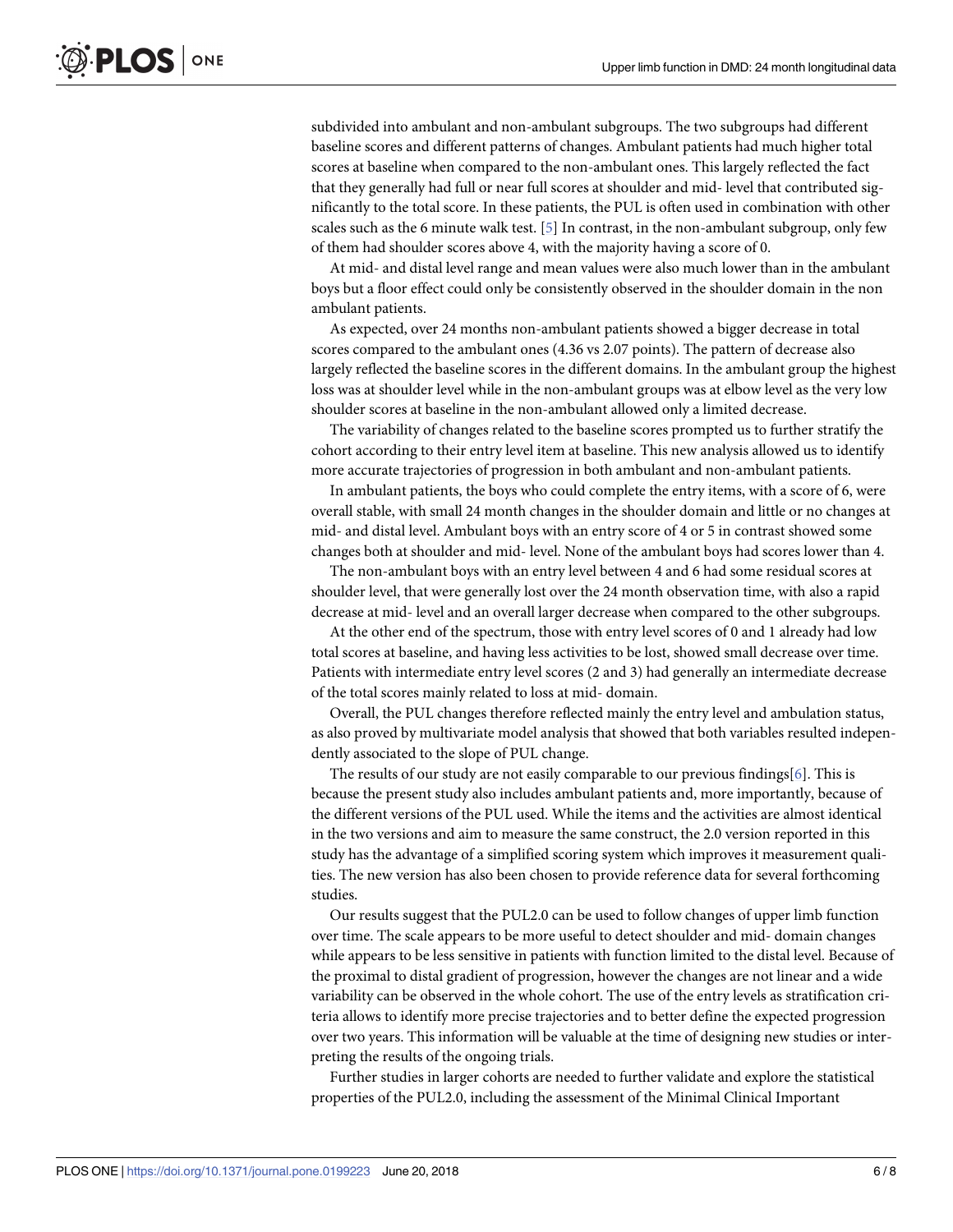<span id="page-6-0"></span>Difference (MCID) that was not established in this cohort. Larger studies will also help to assess if and how contractures affect the level of performance.

## **Supporting information**

**S1 [File.](http://www.plosone.org/article/fetchSingleRepresentation.action?uri=info:doi/10.1371/journal.pone.0199223.s001) PUL 2.0 original scoresheet.** (TIF)

## **Author Contributions**

**Conceptualization:** Eugenio Mercuri.

**Data curation:** Marika Pane, Giorgia Coratti, Anna Mayhew, Lavinia Fanelli, Sonia Messina, Adele D'Amico, Michela Catteruccia, Marianna Scutifero, Silvia Frosini, Valentina Lanzillotta, Giulia Colia, Filippo Cavallaro, Enrica Rolle, Roberto De Sanctis, Nicola Forcina, Roberta Petillo, Andrea Barp, Claudio Bruno, Tiziana Mongini, Federica Ricci, Elena Pegoraro, Luca Bello, Angela Berardinelli, Roberta Battini, Valeria Sansone, Emilio Albamonte, Giovanni Baranello, Enrico Bertini, Luisa Politano, Maria Pia Sormani, Eugenio Mercuri.

**Formal analysis:** Maria Pia Sormani.

**Funding acquisition:** Marika Pane, Eugenio Mercuri.

- **Methodology:** Marika Pane, Giorgia Coratti, Claudia Brogna, Elena Stacy Mazzone, Anna Mayhew, Lavinia Fanelli, Adele D'Amico, Enrica Rolle, Nicola Forcina, Roberta Petillo, Andrea Barp, Federica Ricci, Elena Pegoraro, Luca Bello, Angela Berardinelli, Valeria Sansone, Emilio Albamonte, Enrico Bertini, Luisa Politano, Eugenio Mercuri.
- **Supervision:** Marika Pane, Giorgia Coratti, Claudia Brogna, Elena Stacy Mazzone, Anna Mayhew, Lavinia Fanelli, Adele D'Amico, Michela Catteruccia, Marianna Scutifero, Enrica Rolle, Roberto De Sanctis, Claudio Bruno, Tiziana Mongini, Elena Pegoraro, Angela Berardinelli, Roberta Battini, Valeria Sansone, Emilio Albamonte, Giovanni Baranello, Enrico Bertini, Maria Pia Sormani, Eugenio Mercuri.
- **Validation:** Marika Pane, Maria Pia Sormani, Eugenio Mercuri.
- **Visualization:** Michela Catteruccia, Angela Berardinelli, Roberta Battini, Maria Pia Sormani, Eugenio Mercuri.
- **Writing – original draft:** Marika Pane, Giorgia Coratti, Claudia Brogna, Elena Stacy Mazzone, Sonia Messina, Roberto De Sanctis, Eugenio Mercuri.
- **Writing – review & editing:** Marika Pane, Giorgia Coratti, Claudia Brogna, Elena Stacy Mazzone, Anna Mayhew, Sonia Messina, Michela Catteruccia, Marianna Scutifero, Silvia Frosini, Valentina Lanzillotta, Giulia Colia, Filippo Cavallaro, Enrica Rolle, Roberta Petillo, Andrea Barp, Alice Gardani, Antonella Pini, Giulia Monaco, Maria Grazia D'Angelo, Riccardo Zanin, Gian Luca Vita, Claudio Bruno, Tiziana Mongini, Federica Ricci, Elena Pegoraro, Luca Bello, Angela Berardinelli, Roberta Battini, Valeria Sansone, Emilio Albamonte, Giovanni Baranello, Enrico Bertini, Luisa Politano, Maria Pia Sormani, Eugenio Mercuri.

#### **References**

**[1](#page-1-0).** Mercuri E, McDonald C, Mayhew A, Florence J, Mazzone E, Bianco F, et al. International workshop on assessment of upper limb function in Duchenne Muscular Dystrophy: Rome, 15–16 February 2012.